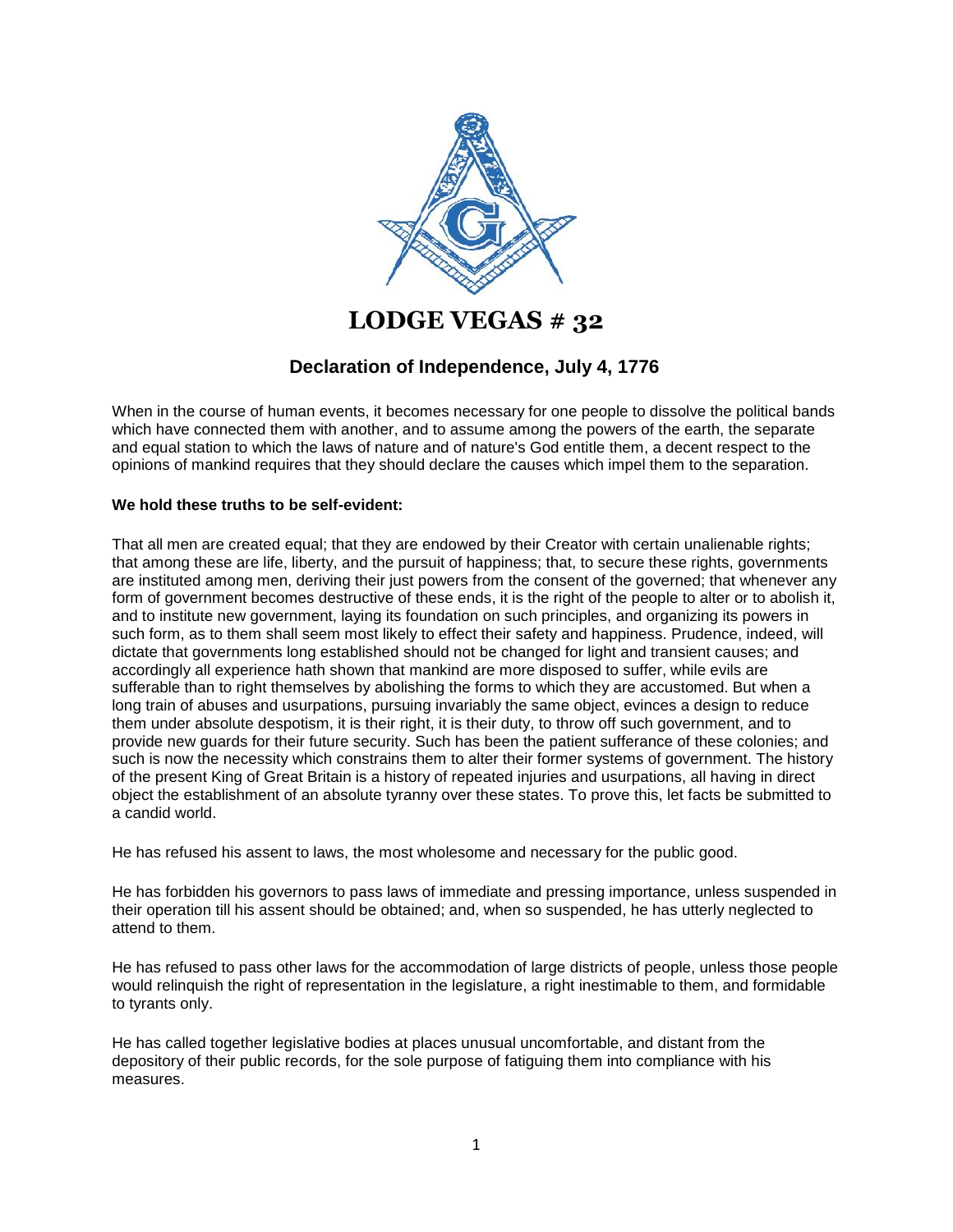He has dissolved representative houses repeatedly, for opposing, with manly firmness, his invasions on the rights of the people.

He has refused for a long time, after such dissolutions, to cause others to be elected; whereby the legislative powers, incapable of annihilation, have returned to the people at large for their exercise; the state remaining, in the mean time, exposed to all the dangers of invasions from without and convulsions within.

He has endeavored to prevent the population of these states; for that purpose obstructing the laws for naturalization of foreigners; refusing to pass others to encourage their migration hither, and raising the conditions of new appropriations of lands.

He has obstructed the administration of justice, by refusing his assent to laws for establishing judiciary powers.

He has made judges dependent on his will alone, for the tenure of their offices, and the amount and payment of their salaries.

He has erected a multitude of new offices, and sent hither swarms of officers to harass our people and eat out their substance.

He has kept among us, in times of peace, standing armies, without the consent of our legislatures.

He has affected to render the military independent of, and superior to, the civil power.

He has combined with others to subject us to a jurisdiction foreign to our Constitution and unacknowledged by our laws, giving his assent to their acts of pretended legislation:

For quartering large bodies of armed troops among us;

For protecting them, by a mock trial, from punishment for any murders which they should commit on the inhabitants of these states;

For cutting off our trade with all parts of the world;

For imposing taxes on us without our consent;

For depriving us, in many cases, of the benefits of trial by jury;

For transporting us beyond seas, to be tried for pretended offenses;

For abolishing the free system of English laws in a neighboring province, establishing therein an arbitrary government, and enlarging its boundaries, so as to render it at once an example and fit instrument for introducing the same absolute rule into these colonies;

For taking away our charters, abolishing our most valuable laws, and altering fundamentally the forms of our governments;

For suspending our own legislatures, and declaring themselves invested with power to legislate for us in all cases whatsoever.

He has abdicated government here, by declaring us out of his protection and waging war against us.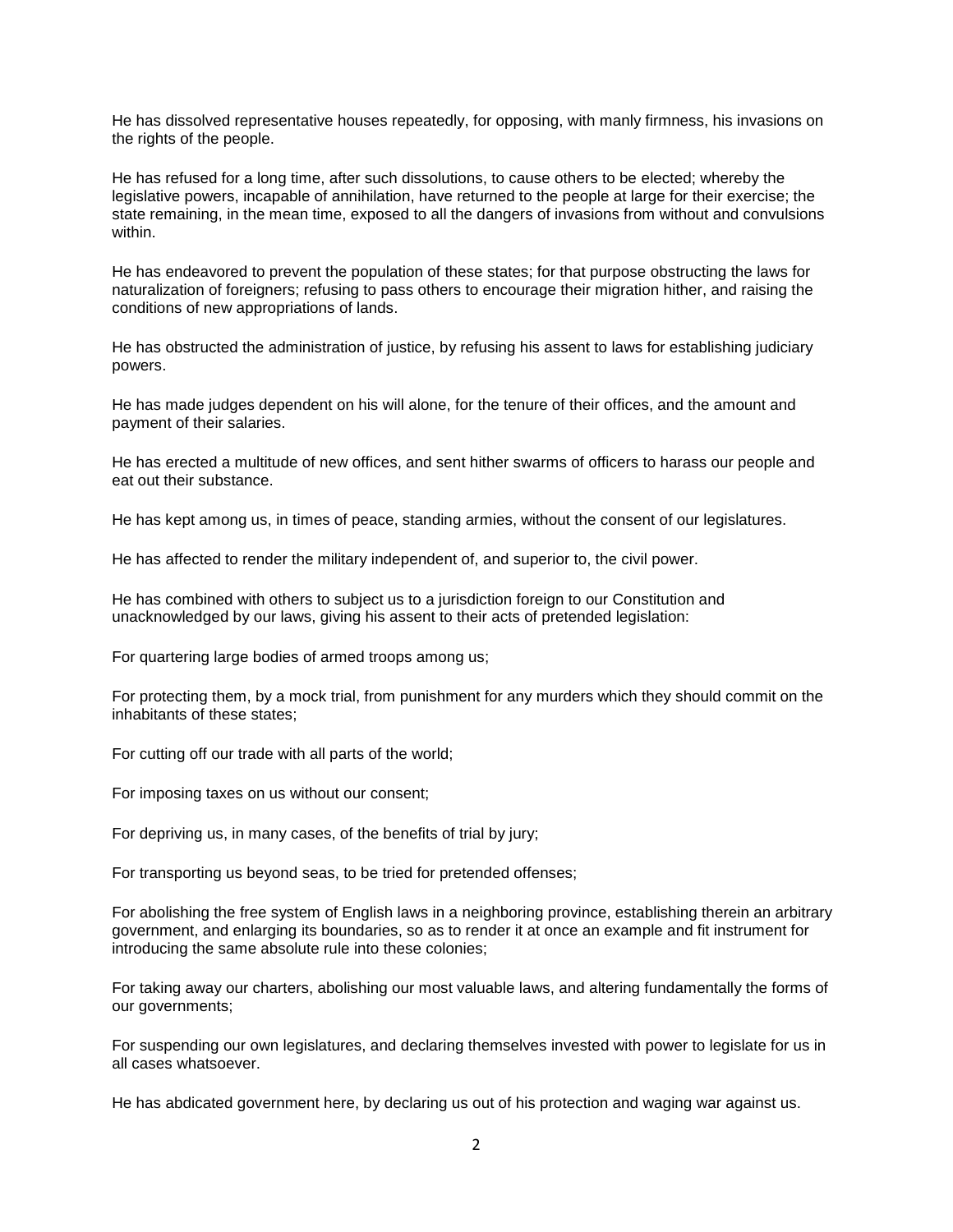He has plundered our seas, ravaged our coasts, burned our towns, and destroyed the lives of our people.

He is at this time transporting large armies of foreign mercenaries to complete the works of death, desolation, and tyranny already begun with circumstances of cruelty and perfidy scarcely paralleled in the most barbarous ages, and totally unworthy the head of a civilized nation.

He has constrained our fellow-citizens, taken captive on the high seas, to bear arms against their country, to become the executioners of their friends and brethren, or to fall themselves by their hands.

He has excited domestic insurrection among us, and has endeavored to bring on the inhabitants of our frontiers the merciless Indian savages, whose known rule of warfare is an undistinguished destruction of all ages, sexes, and conditions.

In every stage of these oppressions we have petitioned for redress in the most humble terms; our repeated petitions have been answered only by repeated injury. A prince, whose character is thus marked by every act which may define a tyrant, is unfit to be the ruler of a free people.

Nor have we been wanting in our attentions to our British brethren. We have warned them, from time to time, of attempts by their legislature to extend an unwarrantable jurisdiction over us. We have reminded them of the circumstances of our emigration and settlement here. We have appealed to their native justice and magnanimity; and we have conjured them, by the ties of our common kindred, to disavow these usurpations which would inevitably interrupt our connections and correspondence. They too, have been deaf to the voice of justice and of consanguinity. We must, therefore, acquiesce in the necessity which denounces our separation, and hold them as we hold the rest of mankind, enemies in war, in peace friends.

We, therefore, the representatives of the United States of America, in General Congress assembled, appealing to the Supreme Judge of the world for the rectitude of our intentions, do, in the name and by the authority of the good people of these colonies solemnly publish and declare, That these United Colonies are, and of right ought to be, *FREE AND INDEPENDENT STATES***;** that they are absolved from all allegiance to the British crown and that all political connection between them and the state of Great Britain is, and ought to be, totally dissolved; and that, as free and independent states, they have full power to levy war, conclude peace, contract alliances, establish commerce, and do all other acts and things which independent states may of right do. And for the support of this declaration, with a firm reliance on the protection of Divine Providence, we mutually pledge to each other our lives, our fortunes, and our sacred honor.

[Signed by] JOHN HANCOCK [President]

New Hampshire JOSIAH BARTLETT, WM. WHIPPLE, MATTHEW THORNTON.

Massachusetts Bay SAML. ADAMS, JOHN ADAMS, ROBT. TREAT PAINE, ELBRIDGE GERRY

Rhode Island STEP. HOPKINS, WILLIAM ELLERY.

**Connecticut** ROGER SHERMAN, SAM'EL HUNTINGTON,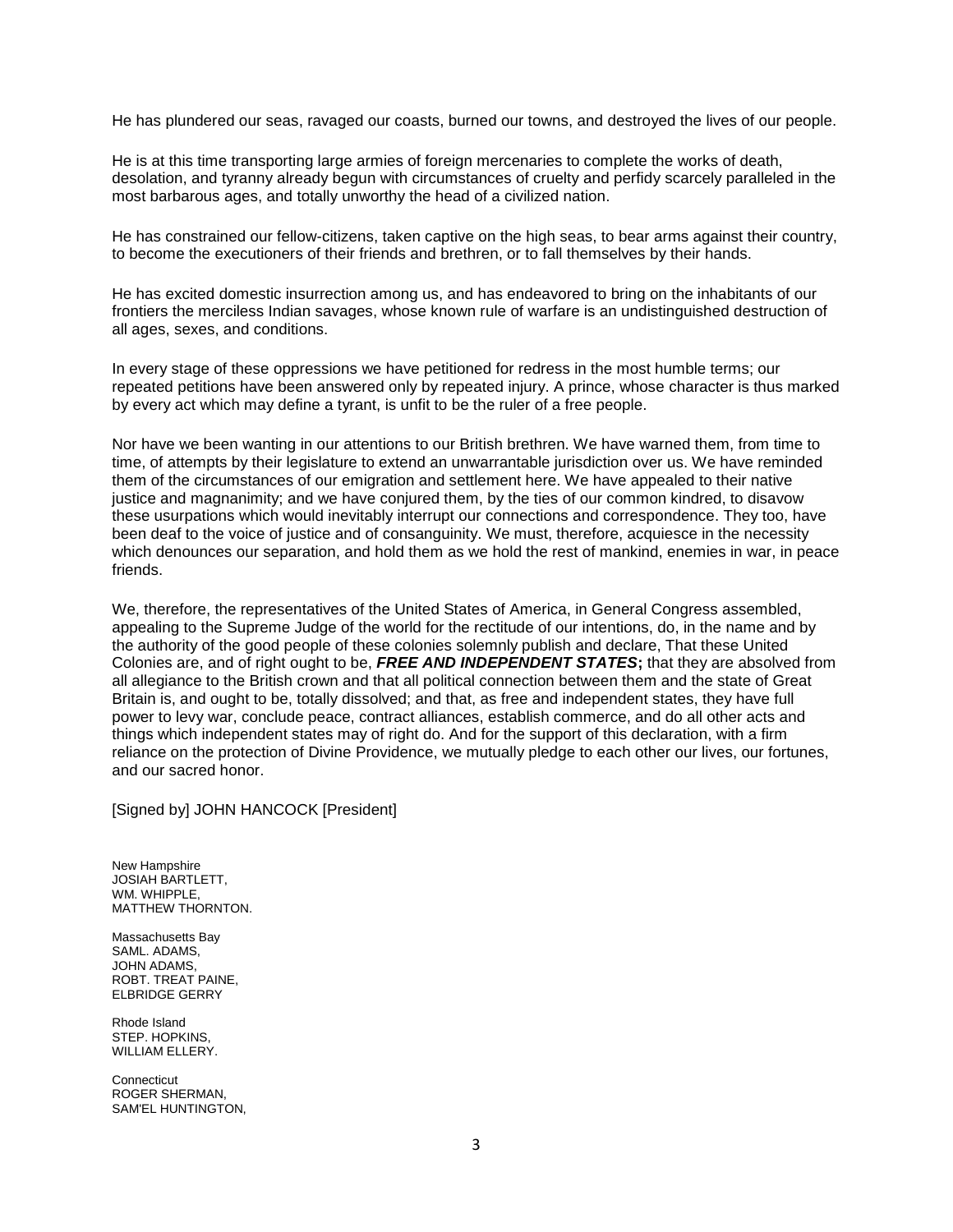WM. WILLIAMS, OLIVER WOLCOTT. New York WM. FLOYD, PHIL. LIVINGSTON, FRANS. LEWIS, LEWIS MORRIS. New Jersey RICHD. STOCKTON, JNO. WITHERSPOON, FRAS. HOPKINSON, JOHN HART, ABRA. CLARK. Pennsylvania ROBT. MORRIS BENJAMIN RUSH, BENJA. FRANKLIN, JOHN MORTON, GEO. CLYMER, JAS. SMITH, GEO. TAYLOR, JAMES WILSON, GEO. ROSS. Delaware CAESAR RODNEY, GEO. READ, THO. M'KEAN. Maryland SAMUEL CHASE, WM. PACA, THOS. STONE, CHARLES CARROLL of Carrollton. Virginia GEORGE WYTHE, RICHARD HENRY LEE, TH. JEFFERSON, BENJA. HARRISON, THS. NELSON, JR., FRANCIS LIGHTFOOT LEE, CARTER BRAXTON. North Carolina WM. HOOPER, JOSEPH HEWES, JOHN PENN. South Carolina EDWARD RUTLEDGE, THOS. HAYWARD, JUNR., THOMAS LYNCH, JUNR., ARTHUR MIDDLETON. Georgia BUTTON GWINNETT,

LYMAN HALL, GEO. WALTON.

NOTE.-Mr. Ferdinand Jefferson, Keeper of the Rolls in the Department of State, at Washington, says: " The names of the signers are spelt above as in the facsimile of the original, but the punctuation of them is not always the same; neither do the names of the States appear in the facsimile of the original. The names of the signers of each State are grouped together in the facsimile of the original, except the name of Matthew Thornton, which follows that of Oliver Wolcott."-Revised Statutes of the United States, 2d edition, 1878, p. 6.